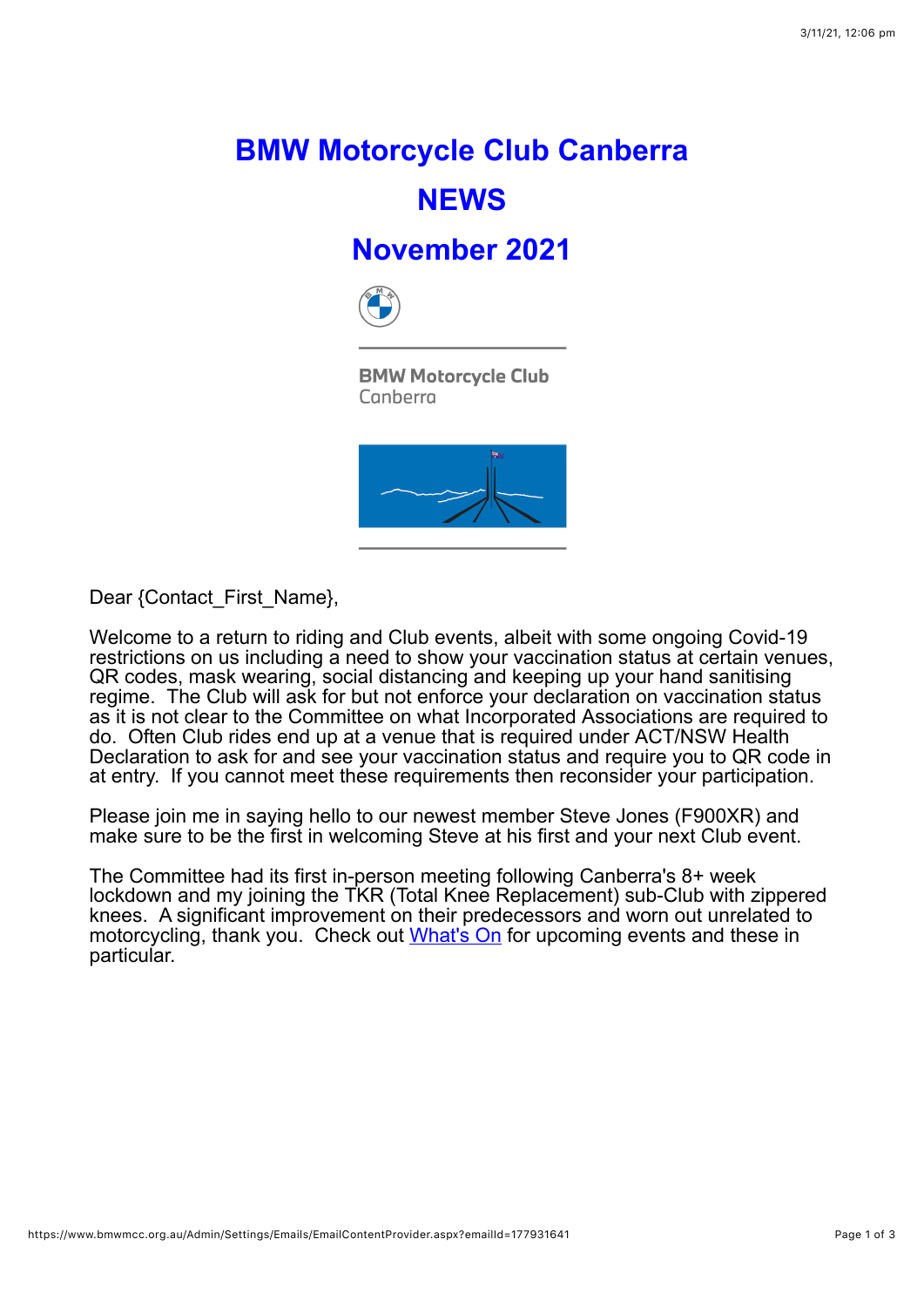[Club Members and their partner/guest are invited to the BMWMCC 2021 Awards &](https://www.bmwmcc.org.au/event-4542425) Christmas Lunch (Club Event) at Ginger's @ the Arboretum from 1200 Saturday 27 November. Your 3 course alternate serve lunch is only \$50pp, buy your own drinks.

The Club has booked for 50 persons and you must register and pay before 18 November 2021 to confirm your place(s). Please do not leave it to the week before and find bookings are closed or turn up on the day looking for a spare seat. There won't be.

So come along and join members in celebrating 2021 and the *Club Person of the Year* (points based) and *Upside Dow*n Award that is self or member nominated and Committee judged on the person making a most in-elegant departure from their motorcycle. Third person stories and pictures optional, but the nominee must be prepared to acknowledge themselves in good grace. Do you want to nominate yourself or another member, then email me President@bmwmcc.org.au before 12 Nov 21.



Your Club's [Mk II - 40th Kosciuszko Rally, BMWMCC \(Club Event\)](https://www.bmwmcc.org.au/event-4479540) will be held over the weekend 3-5 December 2021. This is a BYO camping weekend at one of the most picturesque campsites Australia has to offer. Camping not your thing? Then why not make it a day ride or enjoy one of the many Pubs, B&B or Lodges available to overnight in the Snowy Mountains.